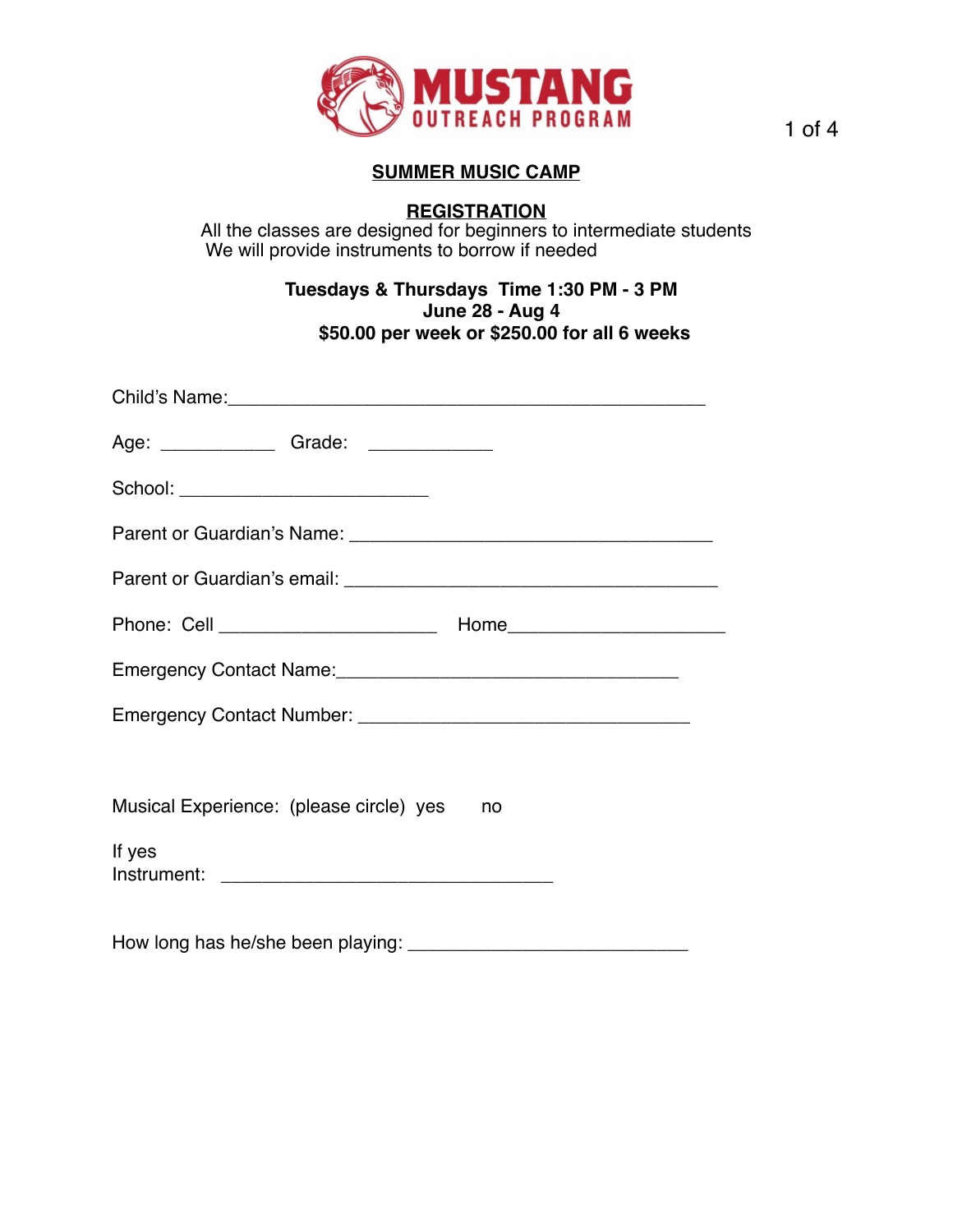

#### **EMERGENCY CONTACTS AND MEDICAL AWARENESS**

We follow strict CDC guidelines.

My child has the following allergies and should not be given: (circle all that apply)

Peanut Shellfish Gluten Other \_\_\_\_\_\_\_\_\_\_\_\_\_\_\_\_\_\_\_\_\_\_\_

\_\_\_\_\_\_\_\_\_\_\_\_\_\_\_\_\_\_\_\_\_\_\_\_\_\_\_\_\_\_\_\_\_\_\_\_\_\_\_\_\_\_\_\_\_\_\_\_\_\_\_\_\_\_\_\_\_

My child takes the following medications and in case of emergency this information should be shared with a health professional:

In an emergency and I cannot be reached, please notify the following in this order:

| I give permission to Mustang Outreach Program to call 911 and have my child<br>transported by ambulance if necessary to the Outer Banks Hospital |  |
|--------------------------------------------------------------------------------------------------------------------------------------------------|--|
| (please circle) YES NO                                                                                                                           |  |
|                                                                                                                                                  |  |
|                                                                                                                                                  |  |
|                                                                                                                                                  |  |
| $\blacksquare$                                                                                                                                   |  |

DATE: \_\_\_\_\_\_\_\_\_\_\_\_\_\_\_\_\_\_\_\_\_\_\_\_\_\_\_\_\_\_\_\_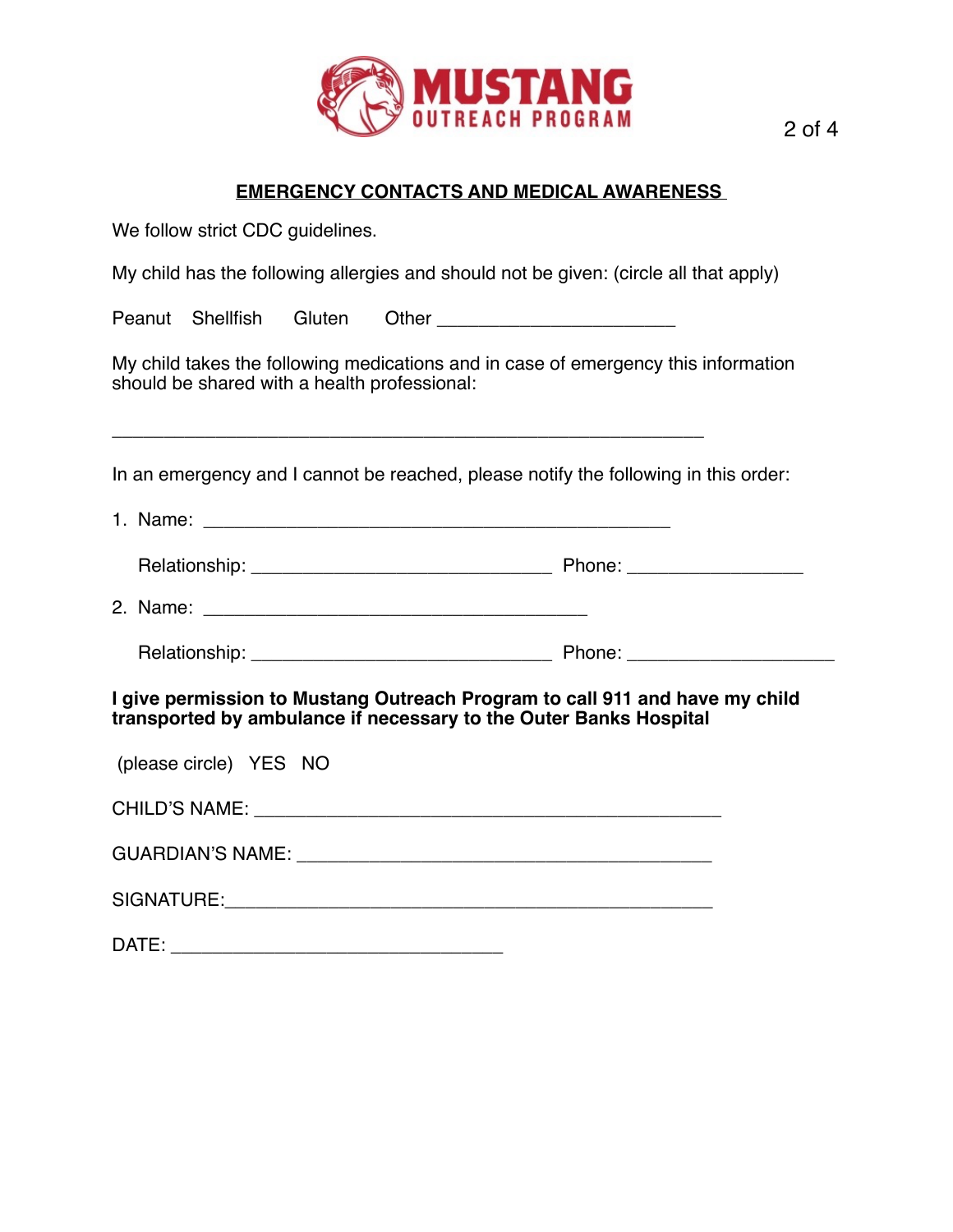

#### **PHOTOGRAPH AND VIDEO WAIVER**

Pictures and/or videos may be taken during sessions

These photographs and/or videos may be used for Mustang Outreach Program website, press releases, social media or publications.

Please check the appropriate box and sign and date this form for our files.



I **GIVE** permission for my child's picture to be used for the purposes stated above



**I DO NOT GIVE** permission for my child's picture to be used for the purposes stated above

| <b>CHILD'S NAME:</b> |  |  |  |
|----------------------|--|--|--|
|                      |  |  |  |

GUARDIAN'S NAME: \_\_\_\_\_\_\_\_\_\_\_\_\_\_\_\_\_\_\_\_\_\_\_\_\_\_\_\_\_\_\_\_\_\_\_\_\_\_\_\_

SIGNATURE:\_\_\_\_\_\_\_\_\_\_\_\_\_\_\_\_\_\_\_\_\_\_\_\_\_\_\_\_\_\_\_\_\_\_\_\_\_\_\_\_\_\_\_\_\_\_\_

DATE: \_\_\_\_\_\_\_\_\_\_\_\_\_\_\_\_\_\_\_\_\_\_\_\_\_\_\_\_\_\_\_\_